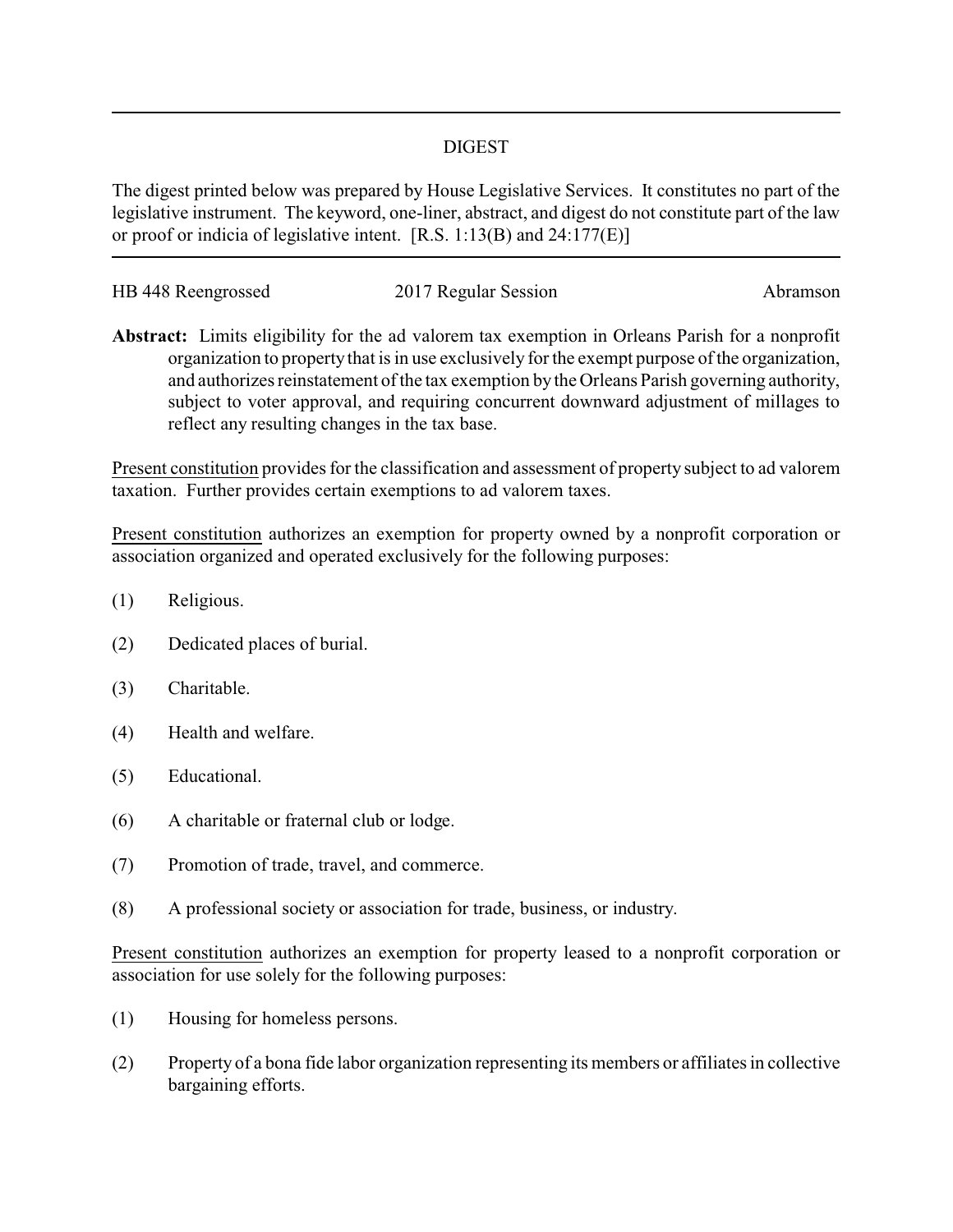Present constitution provides that none of the property of nonprofit corporations or organizations shall be exempt if owned, operated, leased, or used for commercial purposes unrelated to the exempt purposes of the corporation or association.

Proposed constitutional amendment retains present constitution and prohibits eligibility for the exemption for property in Orleans Parish if the property has been vacant for longer than two years or is not wholly devoted to and exclusively used for the exempt purpose of the corporation or association. For purposes of proposed constitutional amendment "exclusive use" occurs when no more than 5% of the nonprofit entity's annual revenue from that property is required to be reported as taxable income for purposes of federal taxation.

Proposed constitution adds authority for the Orleans Parish governing authority, by ordinance and with voter approval, to provide for the reinstatement of the exemptions for nonprofit organizations, but provides that the reinstatement shall not exceed 50% of the assessed value of the property. Any change in an exemption shall become effective on the first day of the calendar year following the year in which it was approved and shall be deemed to be an implementation of proposed constitution.

Proposed constitution requires that in any year in which the provisions of proposed constitution are implemented, all millages in Orleans Parish shall be adjusted downward to prevent any increase in the amount of taxes collected due to the provisions of proposed constitution. To accomplish this result, each taxing authority is required, in any year of implementation, to adjust millages downwards without regard to millage limitations contained in present constitution, and the maximum authorized millages shall be decreased, without further voter approval. Thereafter, such millages shall remain in effect unless changed as permitted by present constitution.

Provides for submission of the proposed amendment to the voters at the statewide election to be held Oct. 14, 2017.

Effective Jan. 1, 2019.

(Amends Const. Art. VII, §21(B)(3); Adds Const. Art. VII, §21(B)(4) and (5))

## Summary of Amendments Adopted by House

The Committee Amendments Proposed by House Committee on Ways and Means to the original bill:

1. Add restrictions for eligibility for the exemption concerning vacant property and proportions of revenue from such property being subject to reporting as taxable income for purposes of federal taxes.

The Committee Amendments Proposed by House Committee on Civil Law and Procedure to the engrossed bill:

1. Remove provisions authorizing the Orleans Parish governing authority to reduce or